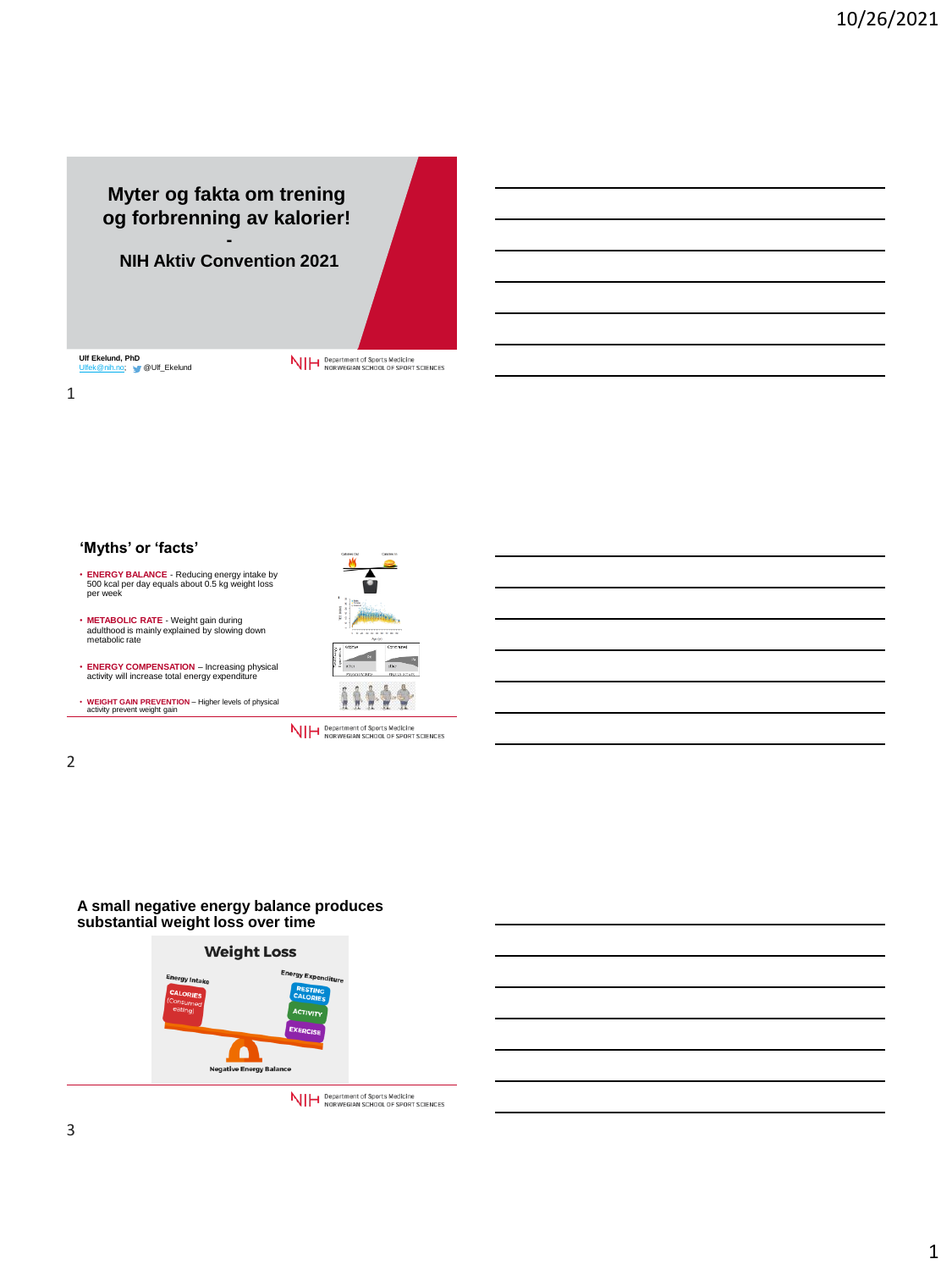

4

# **Erroneous weight loss projections**





# **A dynamic energy balance model**



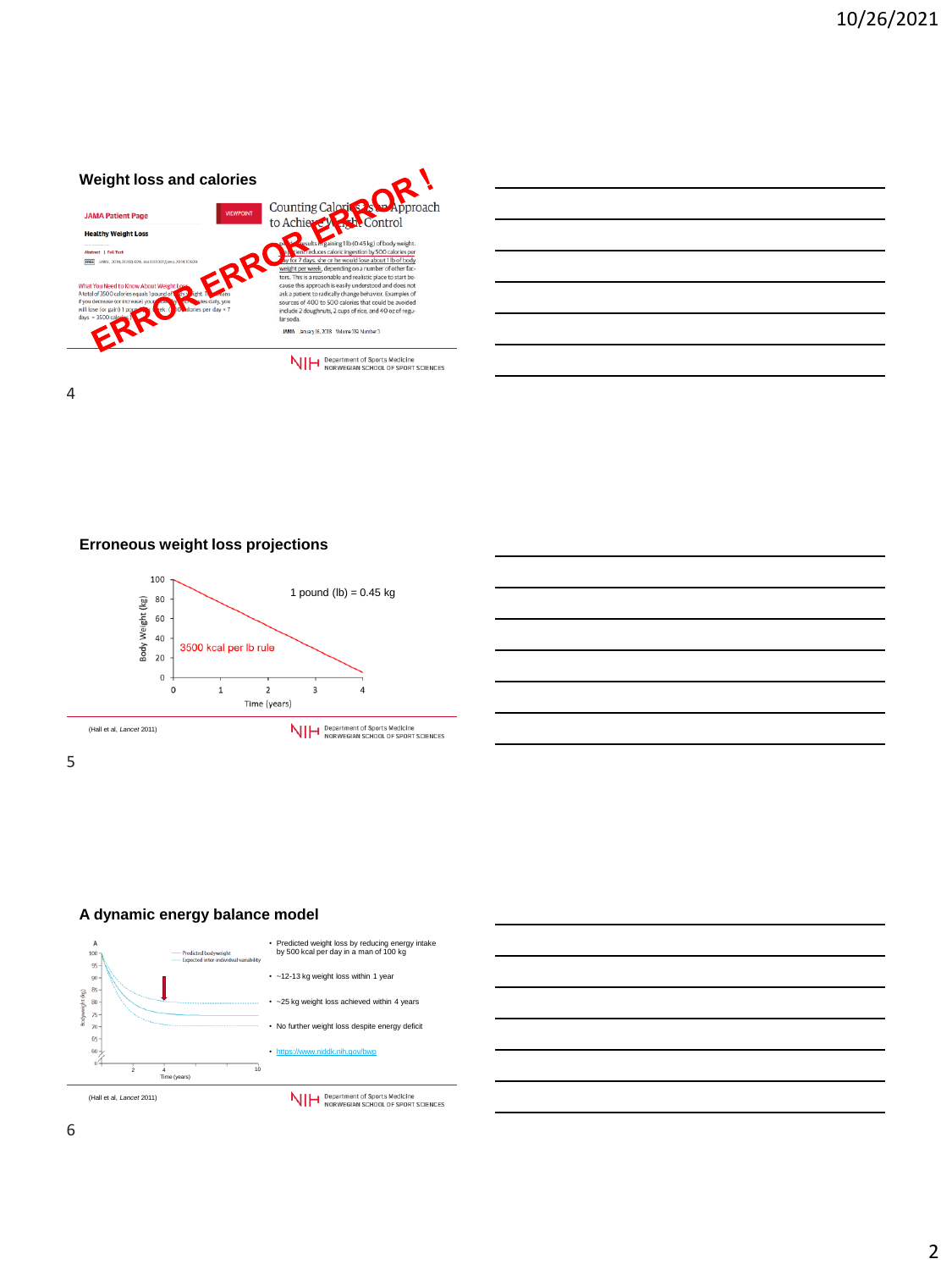# **The body fight against weight loss but not weight gain**



7

**Weight regain**



(From Hall et al, *Obesity* 2016)

NIH Department of Sports Medicine<br>NIH NORWEGIAN SCHOOL OF SPORT SCIENCES

8

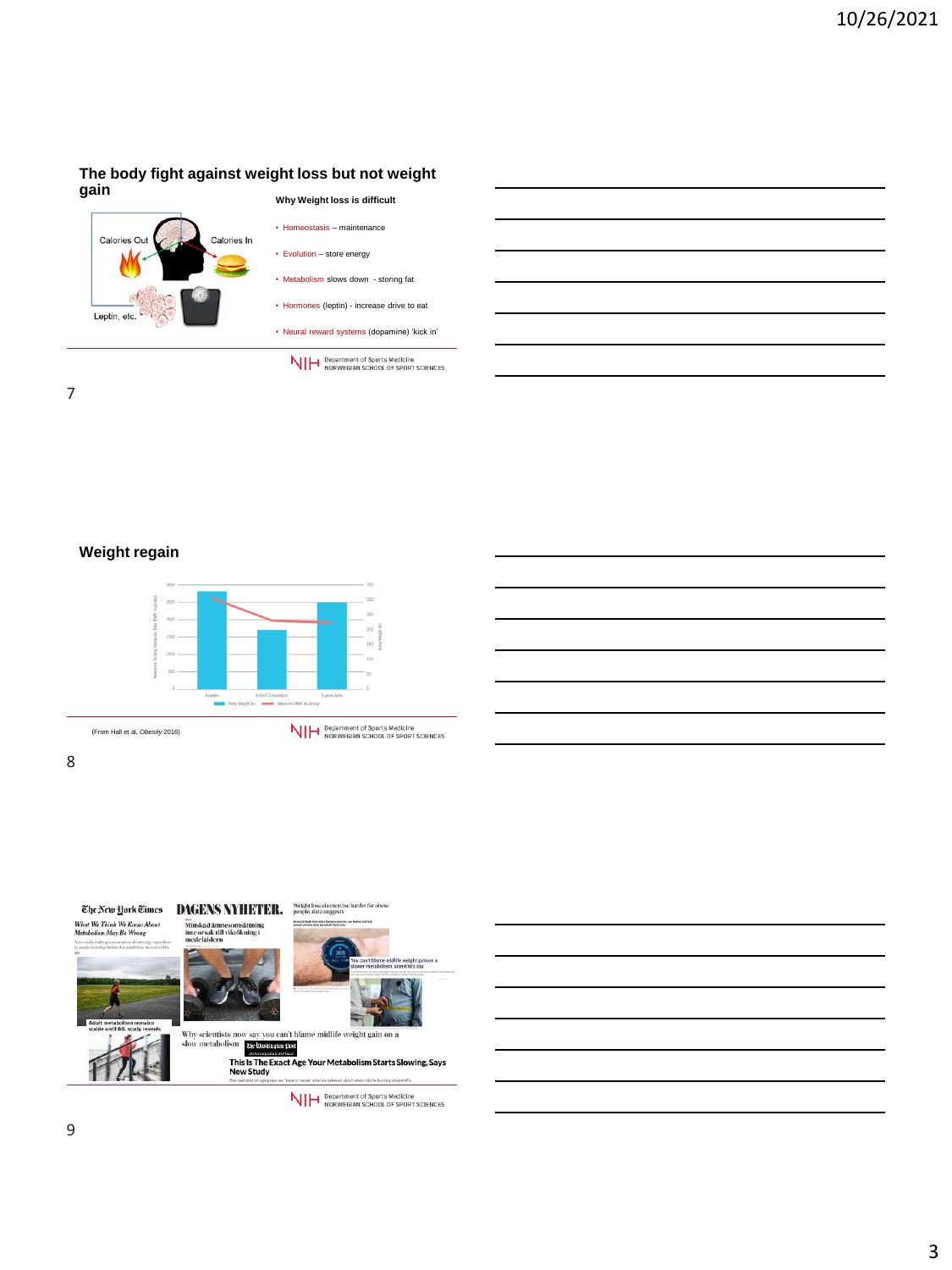#### **METABOLISM**

#### Daily energy expenditure through the human life course<br>Pontzer et al., Science 373, 808-812 (2021)

Total daily energy experience in human bootth and plus<br>a large, diverse distance and humans aged it day.<br>and humans aged it day.<br>moments with four distance contains in adult<br>boottles in daily start light on distance dista ) reflects daily energy needs and is a critical<br>seen the life course is poorly stadied. We are<br>sured by the doubly labeled notier method fo<br>fiture increased with fut free mass in a power

our construct and stages, material<br>Official political subsets at -1<br>read (20 to 60 years), even dight on human development a tek maso-adjusted expenditure accelerates rapidy in<br>1 year: declines slovely to adult lovels by –20 years; ren<br>during programsy: then declines in sider adults. These<br>and aging and uhoutd help shape nutrition and health



10

# **'The Myths'** • **ENERGY BALANCE** - Reducing energy intake by 500 kcal per day equals about 0.5 kg weight loss per week • **METABOLIC RATE** - Weight gain during adulthood is mainly explained by slowing down metabolic rate • **ENERGY COMPENSATION** – Increasing physical activity will increase total energy expenditure

# 



NIH Department of Sports Medicine<br>NIH NORWEGIAN SCHOOL OF SPORT SCIENCES

## 11

# **Components of Total Energy Expenditure**



NIH Department of Sports Medicine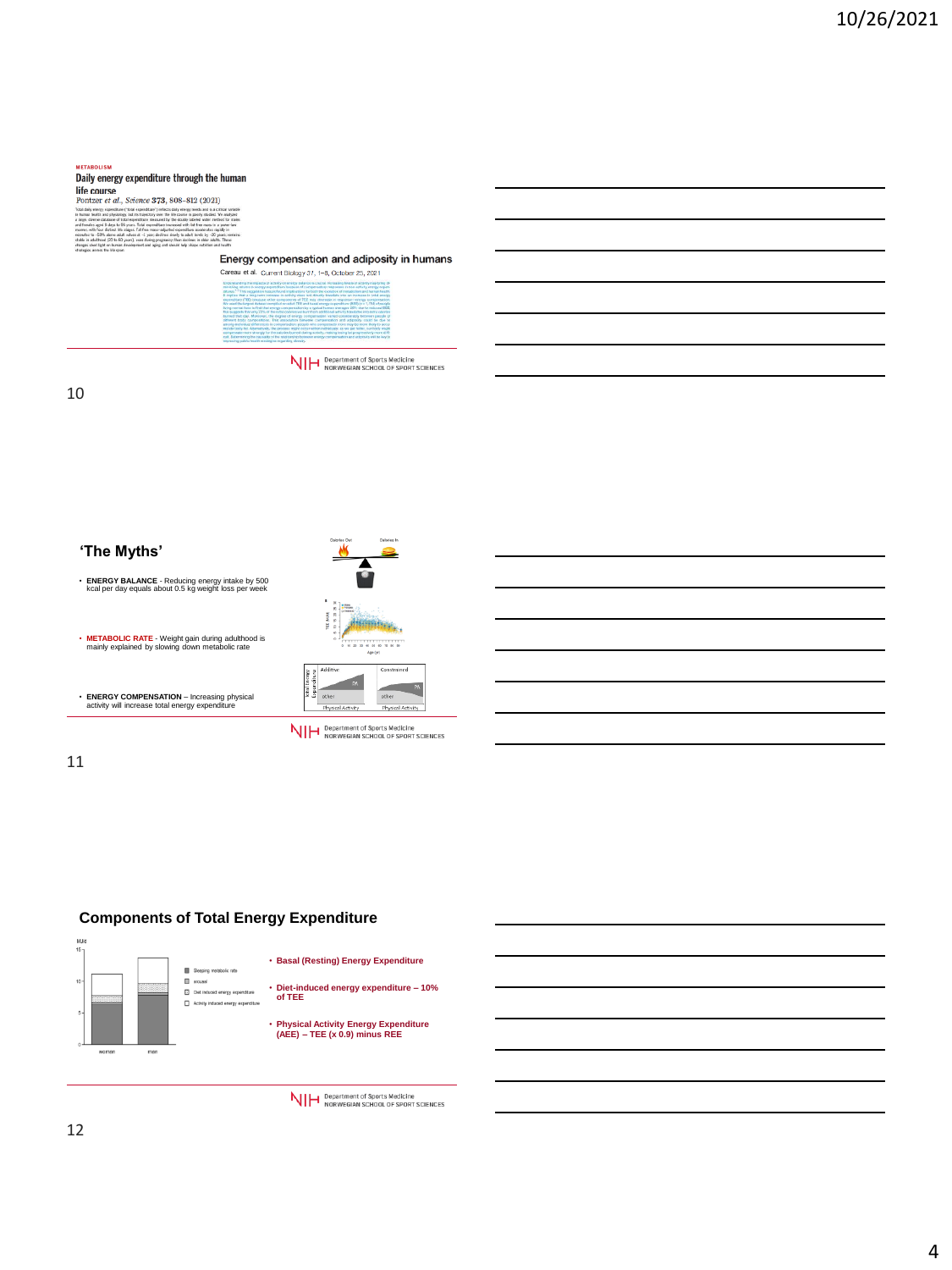Physical activity but not energy expenditure is reduced in obese adolescents: a case-control study<sup>1-3</sup>



13

# **Measurement of TEE by The Doubly Labelled Water Method**



**NIH** Department of Sports Medicine<br>NIH NORWEGIAN SCHOOL OF SPORT SCIENCES

14

#### **METABOLISM**

# Daily energy expenditure through the human



(Pontzer et al, *Science* 2021)

0 15 20 . . . . . . . 40 50 60 Age (yr) • TEE (MJ/d) increases linearly between birth and adolescence

- TEE (MJ/d) is stable between 20 and 60 years
- TEE (MJ/d) decline after age 60 years
- TEE (MJ/d) higher in men compared with women

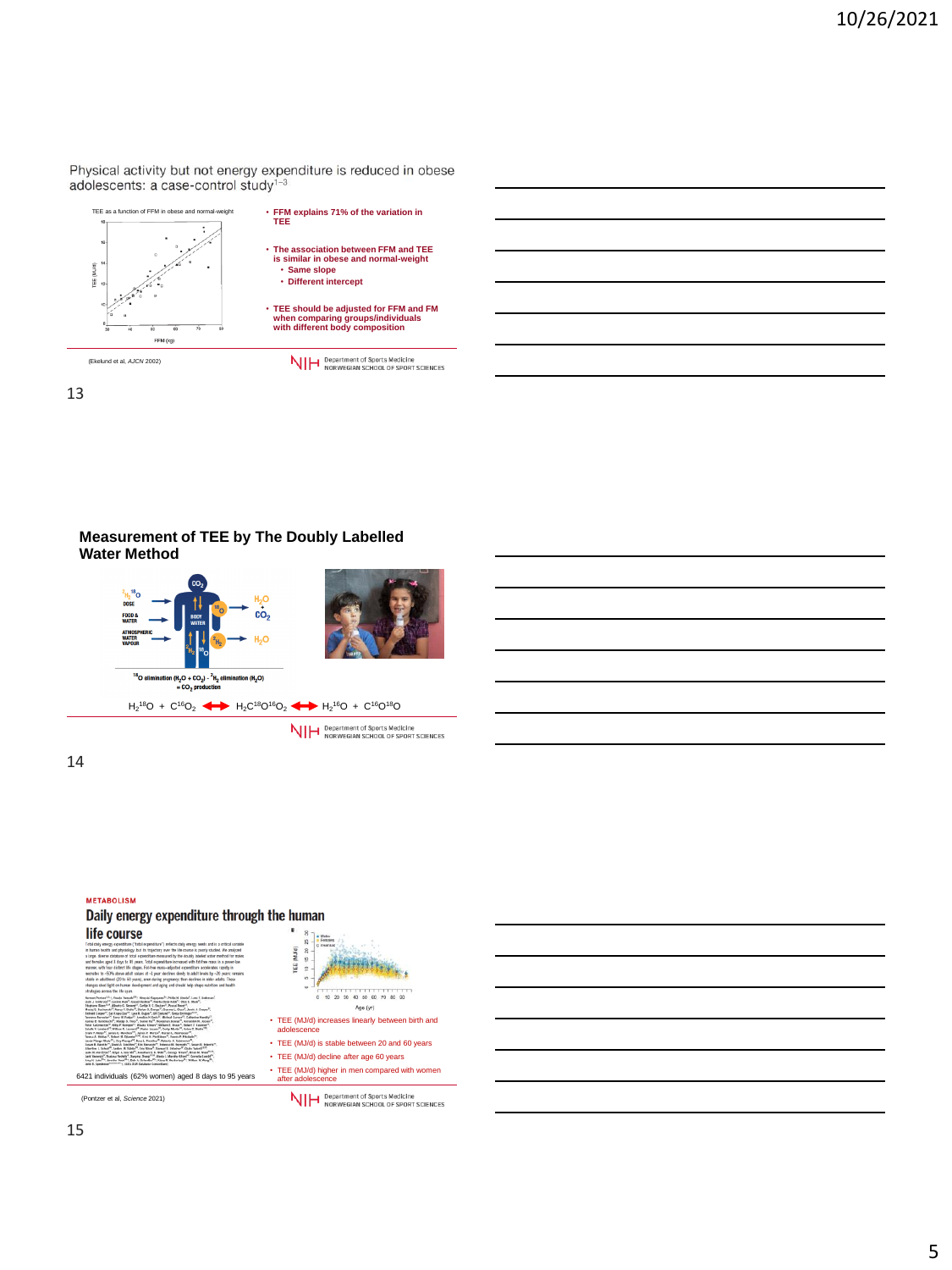## **TEE adjusted for FM and FFM**



16

# **Similar pattern for TEE and REE by age**



17



## **No difference in TEE and REE during pregnancy and lactation**



(Pontzer et al, *Science* 2021)

NIH Department of Sports Medicine<br>NIH NORWEGIAN SCHOOL OF SPORT SCIENCES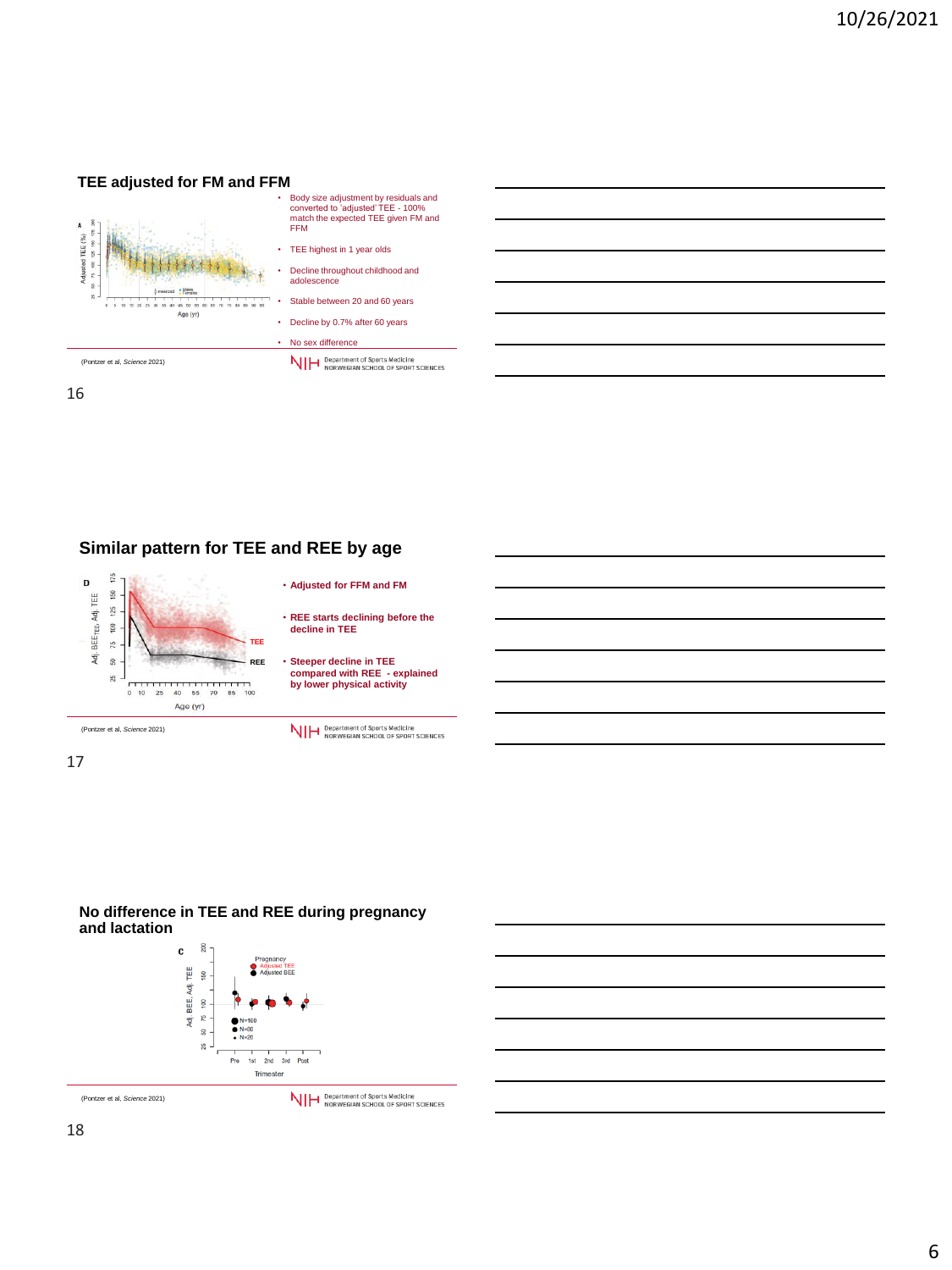## **Body weight gain in adulthood – Intake or Expenditure?**



19

**Body weight in adult Norwegians by age**





# **Physical activity in adult Norwegians**



7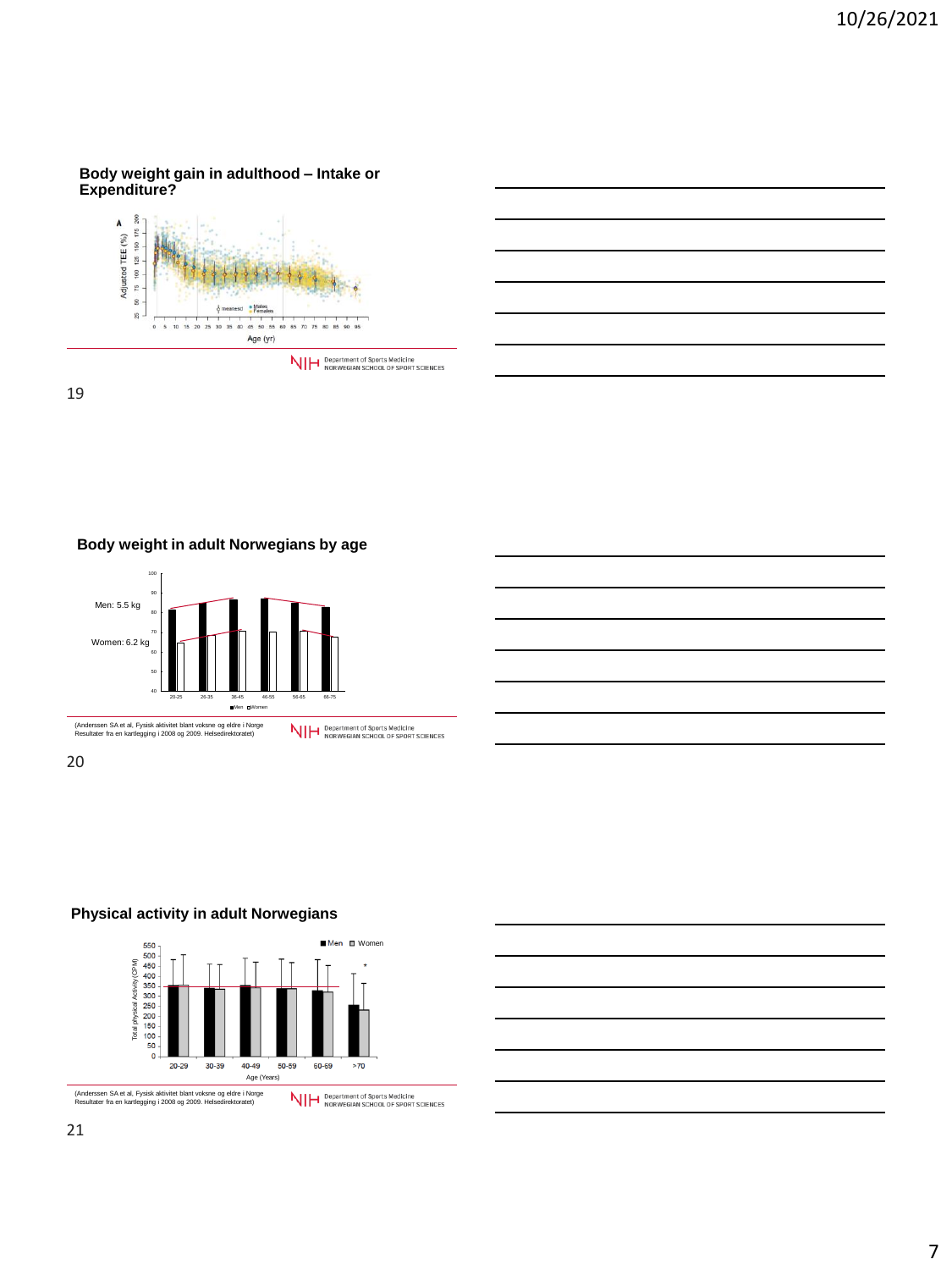# **Summary**



(Pontzer et al, *Science* 2021)

22

- **Four distinct phases of metabolism**
- **TEE stable throughout adulthood – suggesting body weight gain between 20 and 60 years is due to intake rather than expenditure**

• **Is the decline after 60 years inevitable?** 

NIH Department of Sports Medicine<br>NIH NORWEGIAN SCHOOL OF SPORT SCIENCES

# • **ENERGY BALANCE** - Reducing energy intake by 500 kcal per day equals about 0.5 kg weight loss per week

**'The Myths'**

 $70 80 90$ 

• **ENERGY COMPENSATION** – Increasing physical activity will increase total energy expenditure

• **METABOLIC RATE** - Weight gain during adulthood is mainly explained by slowing down metabolic rate



NIH Department of Sports Medicine<br>NIH NORWEGIAN SCHOOL OF SPORT SCIENCES

# 23

# Energy compensation and adiposity in humans



(Careau et al, *Curr Biol* 2021)

NIH Department of Sports Medicine<br>NIH NORWEGIAN SCHOOL OF SPORT SCIENCES

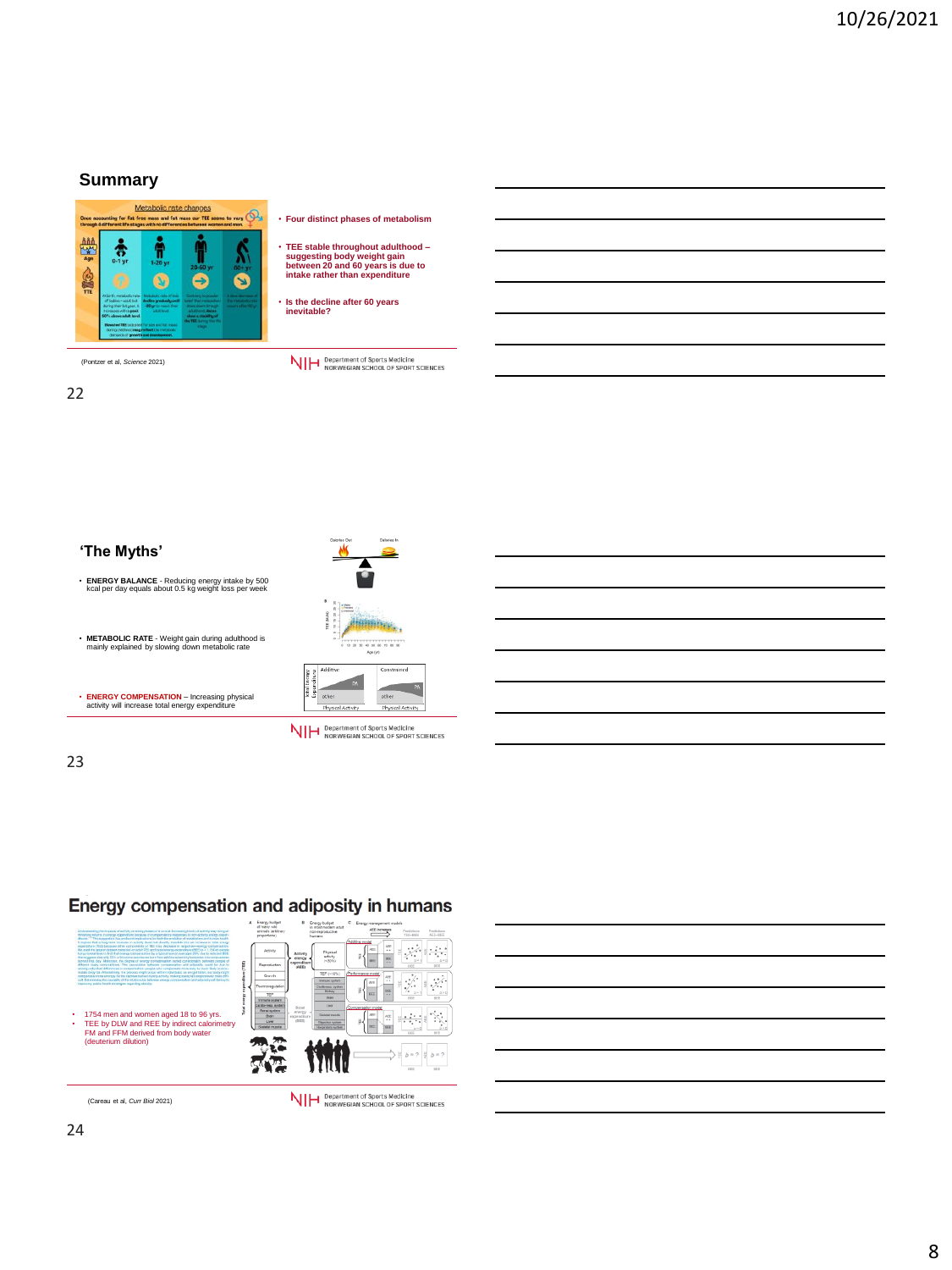

Additive model: assumes that AEE and BEE are<br>independent and thus uncorrelated. The model predicts that<br>additional calories burned by undertaking extra activity<br>results in an equivalent increase in TEE

Performance model: assumes that a greater "metabolic<br>machinery" is needed to support higher AEE due to<br>increased assimilation of energy. The model predicts that<br>the resultant total calories burned due to activity will be<br>h

**Compensation model:** assumes that energy budgets are somewhat constrained. The model predicts that **BEE decreases (compensation) when AEE increases**

(Careau et al, *Curr Biol* 2021)

25

NIH Department of Sports Medicine<br>NIH NORWEGIAN SCHOOL OF SPORT SCIENCES

# **TEE and AEE as functions of REE - Compensation**



TEE positively associated with BEE slope (*b*=0.72) **<1** partly supporting **compensation**

AEE negatively associated with BEE supporting **compensation**

When AEE increases BEE declines

No sex or age effect

(Careau et al, *Curr Biol* 2021)

26



# **Compensation increases with fat mass**



Compensation increases from 27% in those at 10<sup>th</sup> percentile of BMI to 49%<br>in those at the 90<sup>th</sup> percentile

It is unknown if the greater compensation is due to;

1) Some are inherently stronger energy compensators

2) People become stronger compensators as they get fatter

(Careau et al, *Curr Biol* 2021)

NIH Department of Sports Medicine